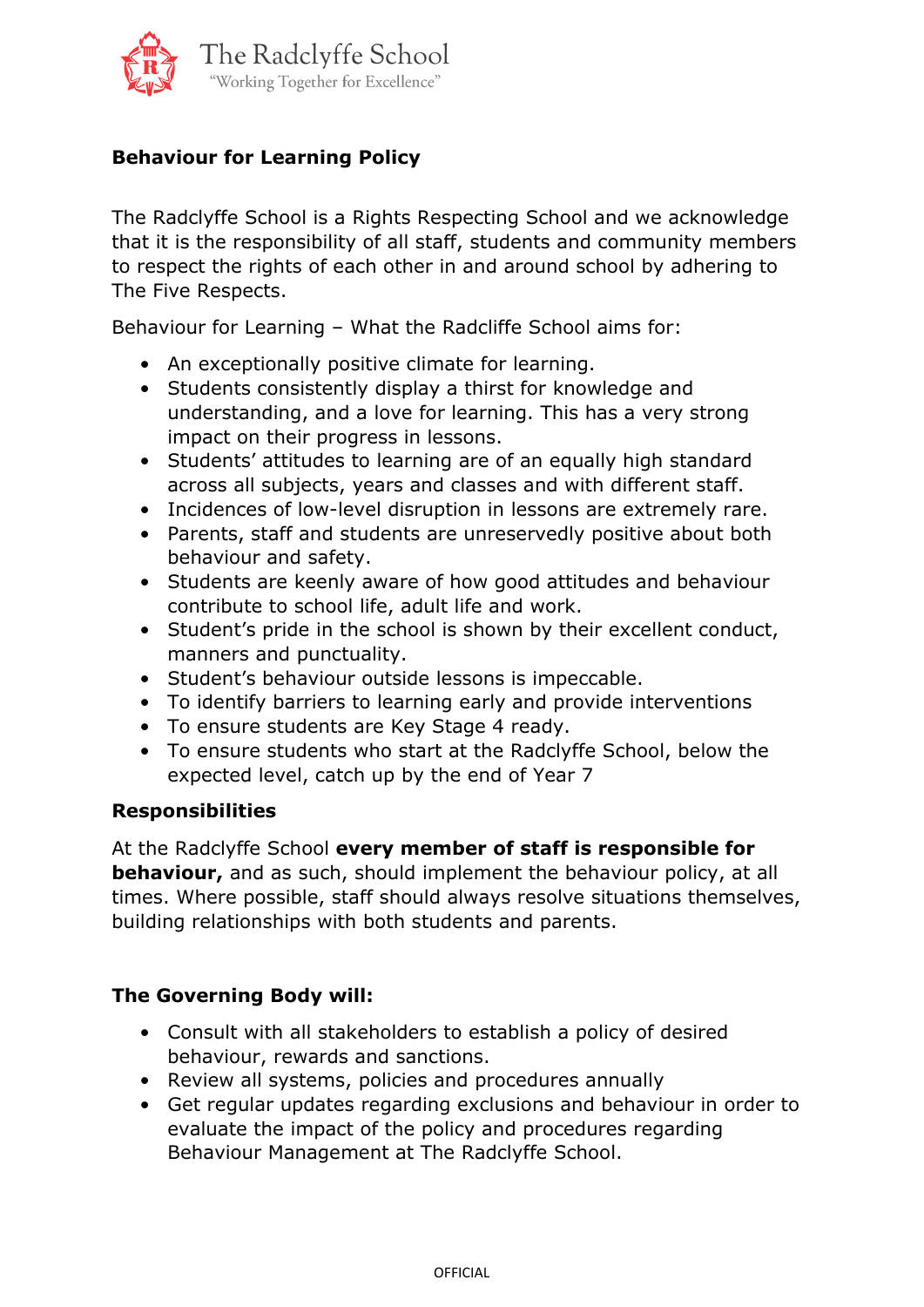

### **The Senior Leader responsible for behaviour will:**

- Be responsible for the day to day management of behaviour, rewards and sanctions.
- Report to the Governors regularly regarding this policy and procedures and its impact and effectiveness.
- Ensure that all staff receive appropriate support and training in order to support and implement the policy and deal with challenging behaviour and attitudes.
- Ensure that any incidents of poor, challenging behaviour or bullying are dealt with and recorded appropriately.
- Respond appropriately to any issues about this policy raised by students, staff, parents and carers.
- Monitor and review the policy and procedures in consultation with staff, students and Governors.
- Ensure information is shared regarding students' individual needs and circumstances for all teaching staff

### **The Senior Leadership Team and Middle Leaders will:**

- Consistently apply the policy across the whole school Provide support to and challenge staff accordingly
- Regularly discuss the policy in both subject and year group lessons
- Provide feedback to the Deputy Headteachers responsible for behaviour.
- Act as behaviour coaches for staff as appropriate.

### **Teaching staff will (as outlined in the DFE teaching standards):**

- Manage behaviour effectively to ensure a good and safe learning environment
- Have clear rules and routines for behaviour in classrooms and take responsibility for promoting good and courteous behaviour both in classrooms and around the school, in accordance with the school's behaviour policy.
- Have high expectations of behaviour and establish a framework for discipline with a range of strategies, using praise, sanctions and rewards consistently and fairly.
- Manage classes effectively, using approaches which are appropriate to students' needs in order to involve and motivate them.
- Maintain good relationships with students, exercise appropriate authority, and act decisively when necessary.
- Deliver a suitably planned and structured lesson which meets all individuals' needs.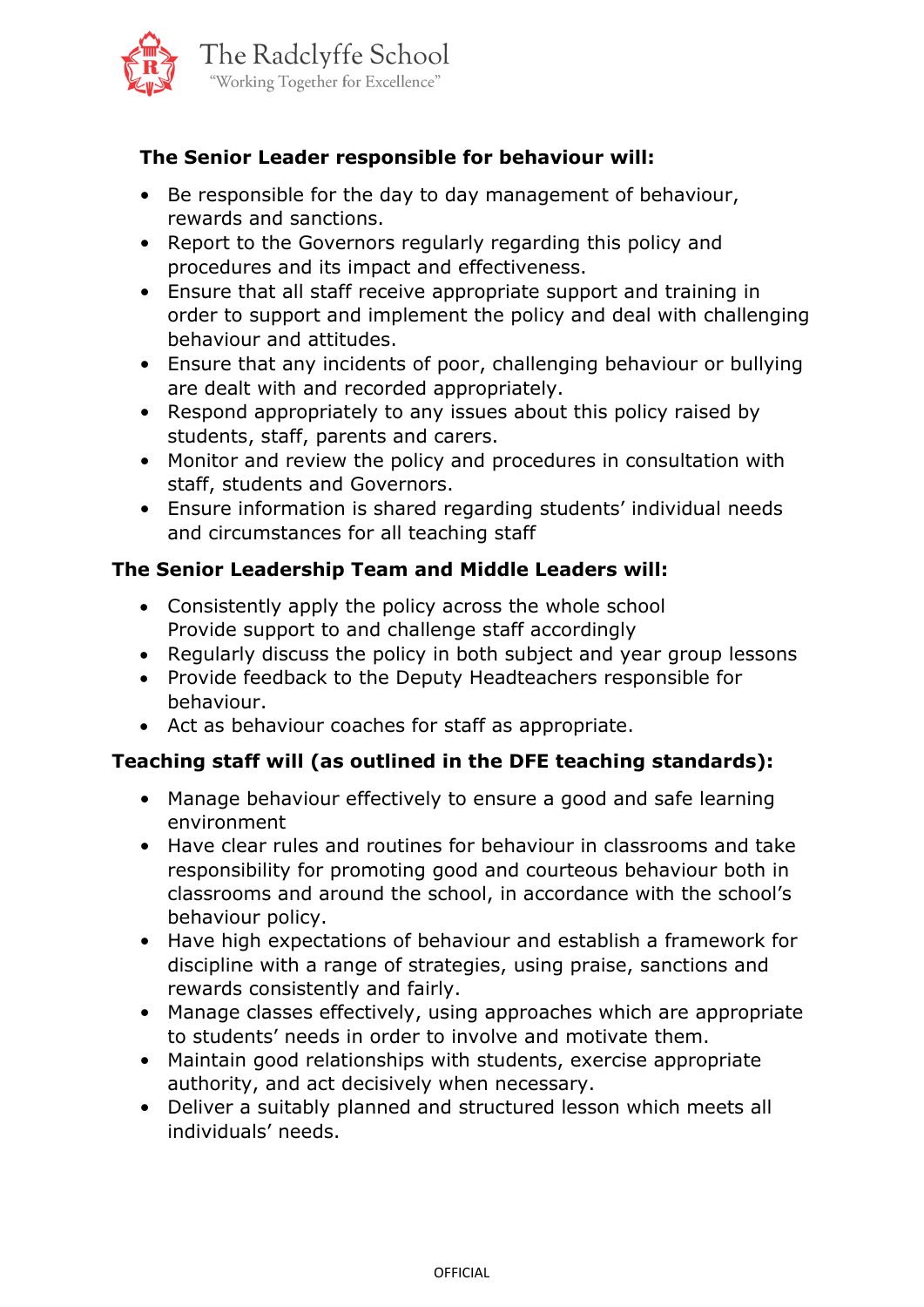

# **All staff will**

- Ensure that the school rules are enforced throughout the school both in and out of class.
- Have high expectations of the students with regard to behaviour, and strive to ensure that all students achieve to the best of their ability.
- Enforce behaviour expectations consistently, treating each child fairly, with respect and understanding.
- All members of staff to deal with incidents themselves in the normal manner. However, if misbehaviour continues, they will seek help and advice.

# **All Radclyffe Students will follow the 5 respects:**

- 1. To Speak Respectfully
- 2. To Behave Respectfully
- 3. To Respect the School Environment
- 4. To have Respect for Your Own Learning
- 5. To have Respect for Other Student's Learning

### **Parents/Carers will:**

- Work in partnership with staff to ensure good behaviour.
- Inform staff of any concerns.
- Respond to concerns raised by members of staff.
- Ensure students come to school correctly equipped and prepared to learn.

### **Expectations**

These will be communicated on a regular basis through the assembly pattern and special assemblies. Expectations surrounding behaviour, school uniform, preparation for learning and pride in student's work and achievement will feature throughout the student's educational experience at The Radclyffe School.

# **Catch Ups**

These are what other schools may call detentions. It is all about the students 'catching up' on time missed in a lesson or as a deterrent for unacceptable behaviour which affects learning. Teaching staff/curriculum leaders can run their own catch up sessions. Whole class catch-ups are not recommended.

It is about the CERTAINTY nor the severity.

# **Protecting Learning (Appendix 1)**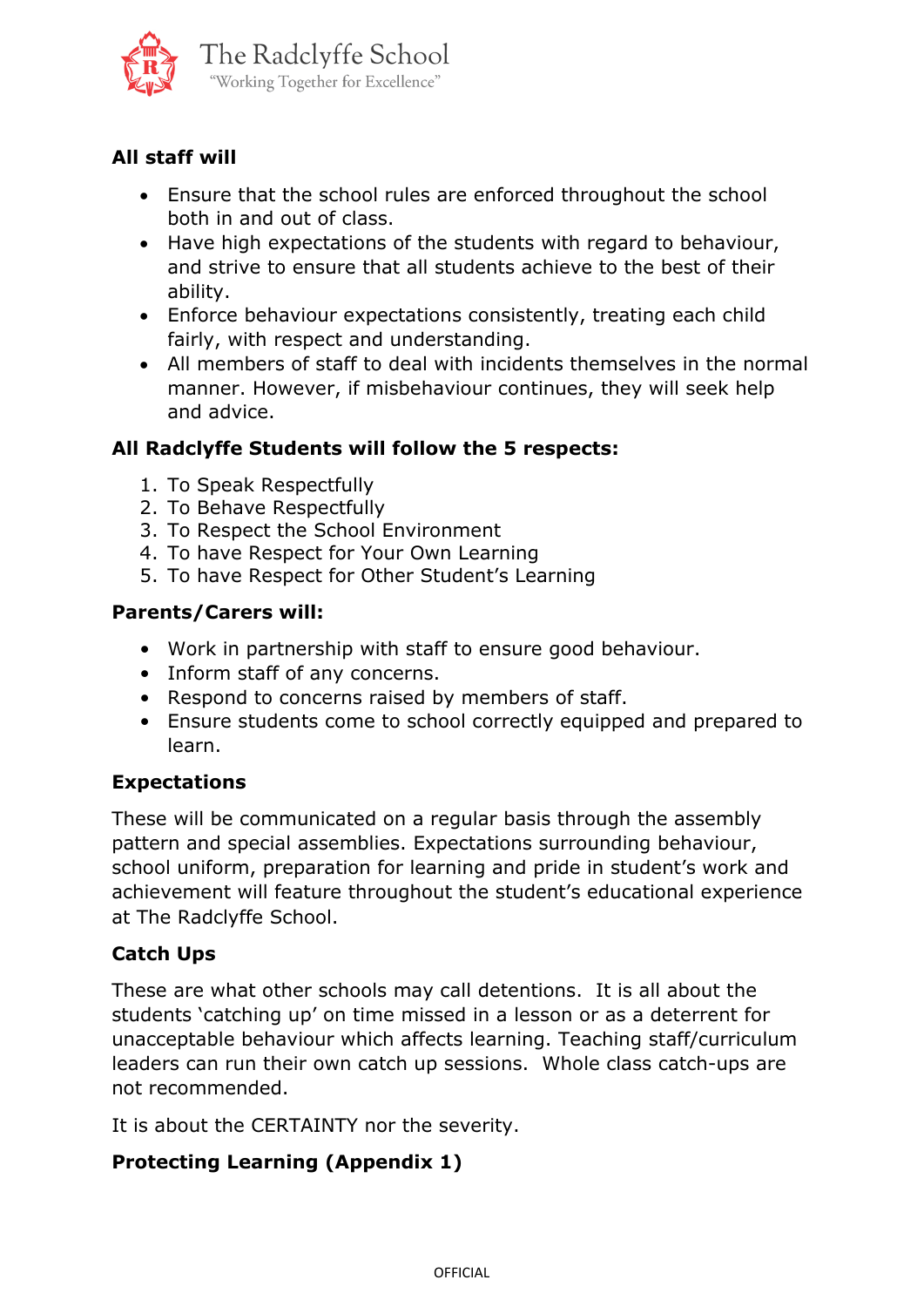

# **The aim of Protecting Learning is:**

1. To support teachers with persistent low-level behaviour issues and to put in place consistency across the school.

 Protecting learning is a three-part system that is used to protect the learning environment and provide support to the classroom teacher.

 The three parts of the protecting learning system are identified as below;

- Three Warnings
- Exit from the classroom
- Catch up and Repair Meeting

Each section of the system should be applied consistently across the school to ensure that protecting learning has maximum impact.

 **Three Warnings** –Please ensure that you familiarise yourself with Appendix 1, regarding the "three-warnings" system. These warnings should be clearly given to students allowing them take up time to change their behaviour. It is expected that the classroom teacher should use a variety of behaviour management strategies to support the students in this part of the system.

**Exit from the Classroom** – This should only be used when you have applied the 3-warning system and allowed time for students to change their behaviour. If you exit a student from the classroom, the student should ideally be placed in the classroom next door, or across the corridor, where you should visually be able to see what happens, however we recognise that this is not always possible.

In the event of a student exit from the classroom teachers should:

- Record the reasons for the exit on the student's 'Behaviour Entry' file.
- Call home to inform parents of the catch up, a voicemail is sufficient if no answer.
- Complete an Exit slip.
- Attend a catch up for a restorative and repair conversation prior to the next lesson.
- Remind students of expectations and share your point of view about how their behaviour is affecting their learning.

# **SLMT Call outs (Appendix 2)**

Classroom teachers will use the SLMT call out system, to have a student removed from a lesson, if a student displays the following behaviours;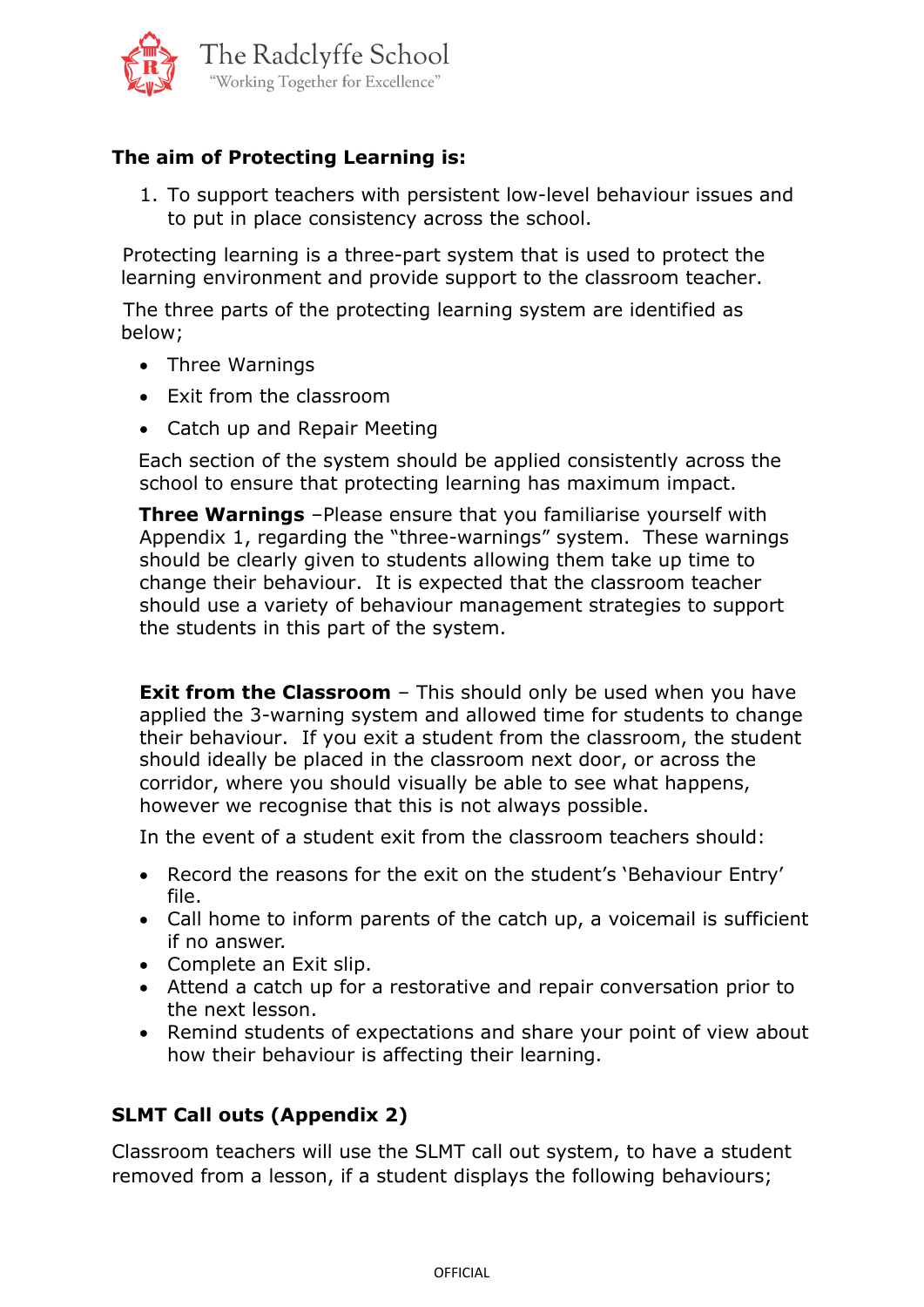

- A student refuses to exit the classroom.
- A student's behaviour poses a physical threat to themselves and/or others.
- A student is verbally abusive towards a member of staff.
- There is a serious and major disruption to learning.
- There is a serious health or safety concern.

The call out and appropriate sanction will be put in place by the member of staff attending the call out.

#### **Behaviour Monitoring Report**

School Report books are used to allow close monitoring of student behaviour in lessons.

There are Four types of report book:

- Faculty Report
- Green PLG Report.
- Amber Year Manager
- Red SLMT

The report cycle is progressive e.g. green then amber etc.

Once a student is on report they will follow a two-week cycle and once this has been completed the Year Manager will review the behaviour and decide what action needs to be taken.

Student reports can be very powerful in changing the behaviour of students however, they need to be done in a consistent way and communicated with all stakeholders. If a student is put on report it should be for a minimum of two weeks and the following protocol should be adhered to:

- Parent/s should be contacted at the start of the process and informed of the reason why the student has been placed on report and have the procedure explained.
- The member of staff taking ownership of the report should meet the student at least once a day and discuss the report.
- The member of staff taking ownership of the report is responsible for putting sanctions in place if needed.
- Parent/s should be contacted at the end of the first week to discuss both positives and negatives of the report.
- The member of staff taking ownership of the report needs to log that the student is on report.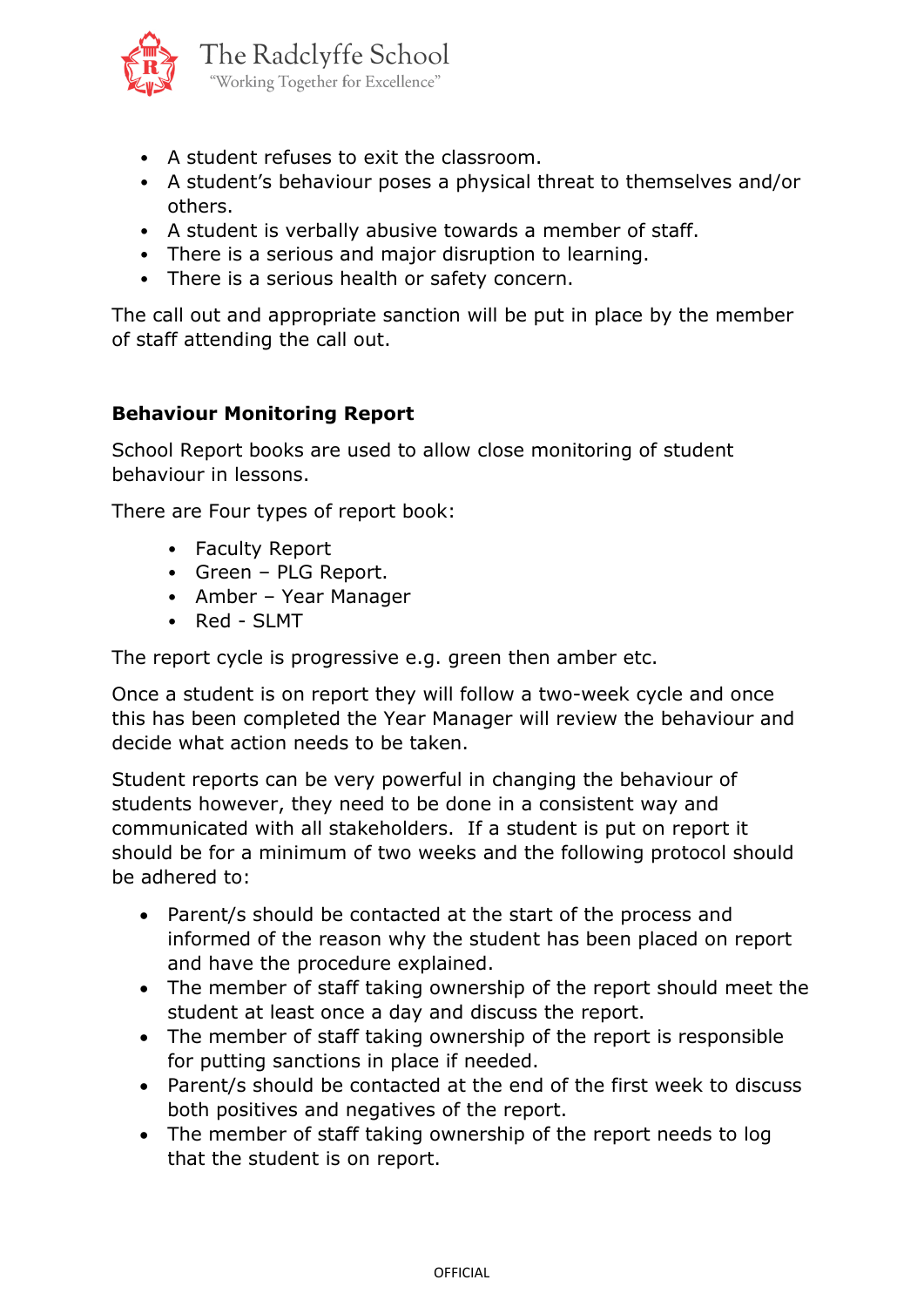

• At the end of the two week process a decision needs to be made regarding whether the student needs to continue on report or not. Parent/s will need to be contacted at this point.

### **Isolation**

Any student who fails to meet our expectations, fails to attend catch ups or displays behaviour that is not acceptable at school, may be placed in isolation for the day/half a day/after school. This may be with a member of SLMT, YM or PLG (if the PLG agrees). This will include social times.

#### **Behaviour Contract**

At times students will be placed on a behaviour contract to ensure that they meet the schools' expectations. Students who are placed on these programmes will be identified at pastoral support meetings. The process is as follows;

A meeting is held with parents, the student and the year manager. The contract should be discussed alongside what will happen if the conditions are not met.

- The contract should run for a six-week period.
- Fortnightly review meetings should be put in place.
- All parties should sign the contract.

### **Pastoral Support Plan (PSP) (Appendix 3)**

The PSP, procedure and process, is designed to support those students for whom the basic school-based strategies have not been effective. The aim of the PSP is to involve the student, parent and family in the shared challenge of improving behaviour, attainment and social skills and ensuring social and educational inclusion. Once the PSP is signed all teaching staff are made aware. The PSP will run for a 12-week period and include regular review meetings.

#### **Focus Room**

This is the Radclyffe School's Internal Exclusion Centre.

Students are placed into this centre for the following reasons:

- Behaviour that would normally result in a Fixed Term Exclusion (FTE).
- Return from a Fixed Term Exclusion (one day).

The Focus Room is completely separate from the mainstream school and has its own toilet facilities and eating arrangements. Students can be booked into this provision for NO more than 5 days at a time.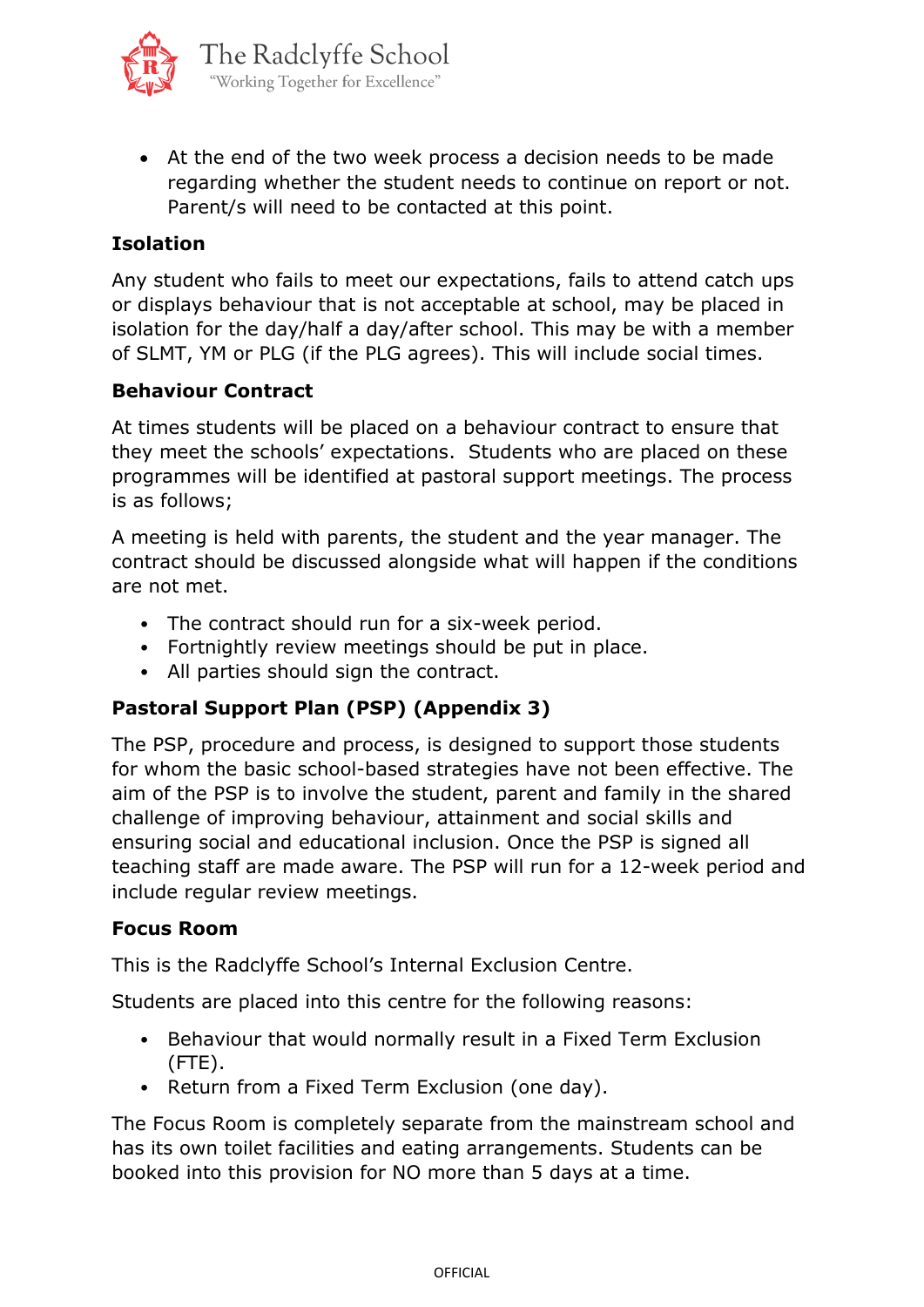

The only staff who can book a student into this provision are

- Year Managers in consultation with their SLMT link
- SLMT

Once the decision has been made to put a student into the Focus room provision, parents are contacted and informed via telephone (by Year Manager/SLMT).

During a student's time in the Focus room they will do the following:

- Have a repair meeting with relevant staff (student under the guidance of the Focus room manager, SLMT or Year Manager).
- Work set by relevant subject staff to catch up on work missed.
- Undertake a set timetabled day to include all subjects, SMSC and behavioural work.
- Some work on WHY they are in the centre and how to improve their behaviour.

The Focus Room day is as follows:

Monday, Tuesday, Thursday, Friday – 9.00 am until 3.10PM.

Wednesday – 9.00 am – 2.10PM

Detailed records are kept by the Focus Room Manager on how the student behaves and the work they complete during their time in the focus room. This ensures that there is NO repetition of work done in the centre and to monitor the student's attitude and behaviour.

Once a student leaves the focus room they should be placed on report (to the Focus Room Manager).

Placing a student in the focus room should be immediate and not prebooked days in advance.

#### **Exclusion from School**

Exclusions will be imposed when it is deemed to be the only course of action left open to the school. It will normally, but not always, be used when other courses of actions have been tried and one or other of the following criteria have been satisfied:

- The behaviour of an individual student has continued over a period of time to adversely affect the education of others.
- The student has behaved in a way that has endangered the physical wellbeing of others.
- The student has verbally and/or physically assaulted a member of staff.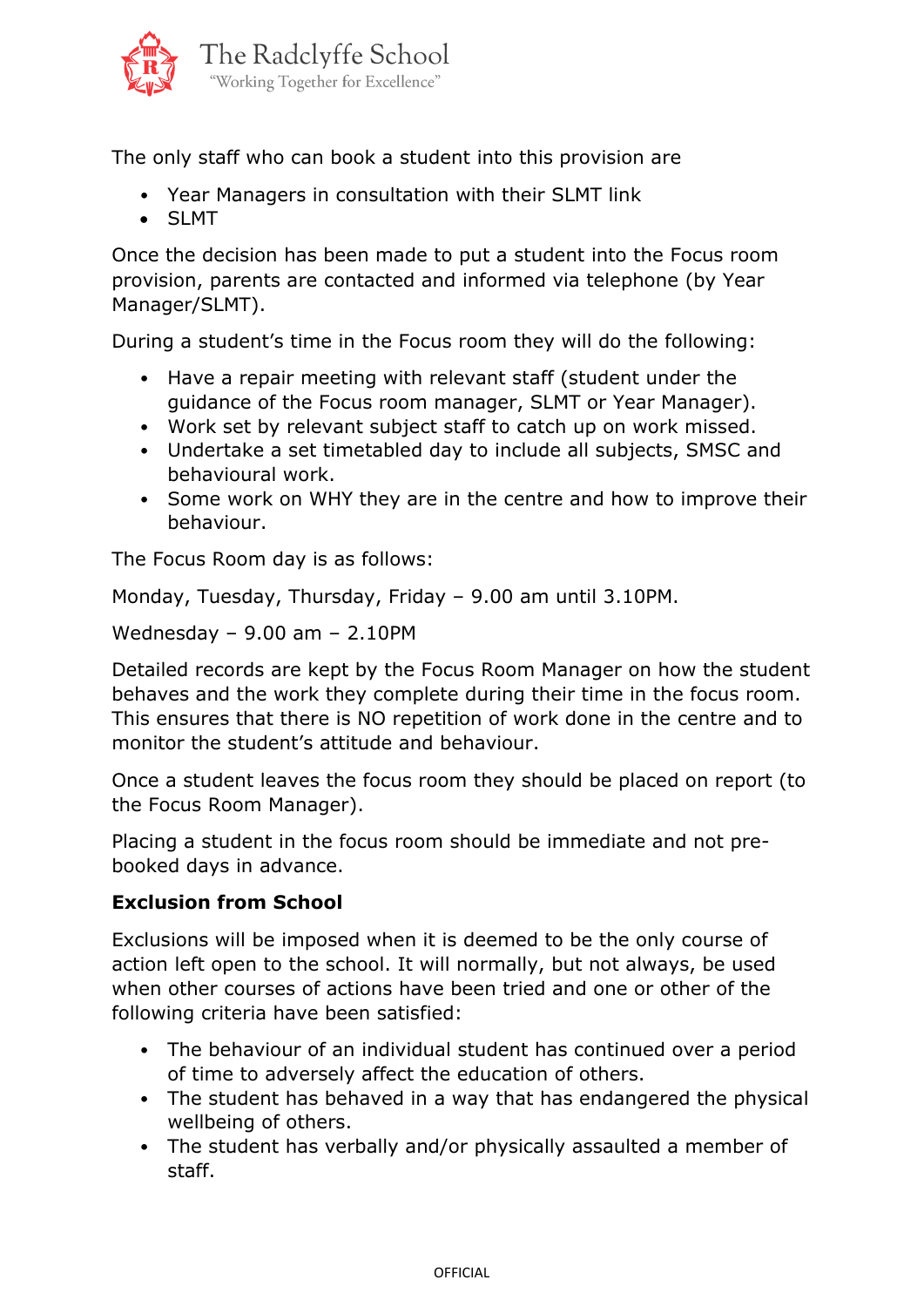

- The student over a period of time, has seriously and persistently behaved in a way that has challenged the authority of the school.
- The student has been involved in serious bullying or harassment of one or more students on more than one occasion.

#### **Permanent Exclusions** - Permanent exclusion will be used:

- Where the initial incident is considered so serious that no other sanction is deemed suitable e.g. assault of a staff member, student or member of the public, carrying and/or using a weapon, carrying, using or selling drugs, continuous and ongoing bullying.
- In response to persistent breaches of the school's behaviour policy.
- Where allowing the student to remain in school would seriously harm the education or welfare of the student or others in the school.

#### **Reasonable Adjustments**

The school recognises that some pupils have emotional and behavioural disabilities such as those with ADD/ADHD, Autism or Attachment Disorder who have additional needs. Careful consideration will be given on an individual basis for such students and reasonable adjustments will be made where possible.

#### **Confiscating Items and Searching Students**

There are legal provisions that enable school staff to confiscate, retain or dispose of a student's property as a punishment, so long as it is reasonable in the circumstances. School staff also have the power to search without consent for "prohibited items" (Section 550ZA (3) of the Education Act 1996) but this should only be the Head Teacher or a member of staff authorised by the Head Teacher. Prohibited items include:

- knives and weapons
- alcohol illegal drugs
- stolen items
- tobacco and cigarette papers /e-cigarettes
- fireworks
- pornographic images
- any article that has been or is likely to be used to commit an offence, cause personal injury or damage to property; and
- any item banned by the school rules which has been identified in the rules as an item which may be searched for.

Weapons, drugs, knives and extreme or child pornography will be handed over to the police. Otherwise, staff are entitled to decide if and when to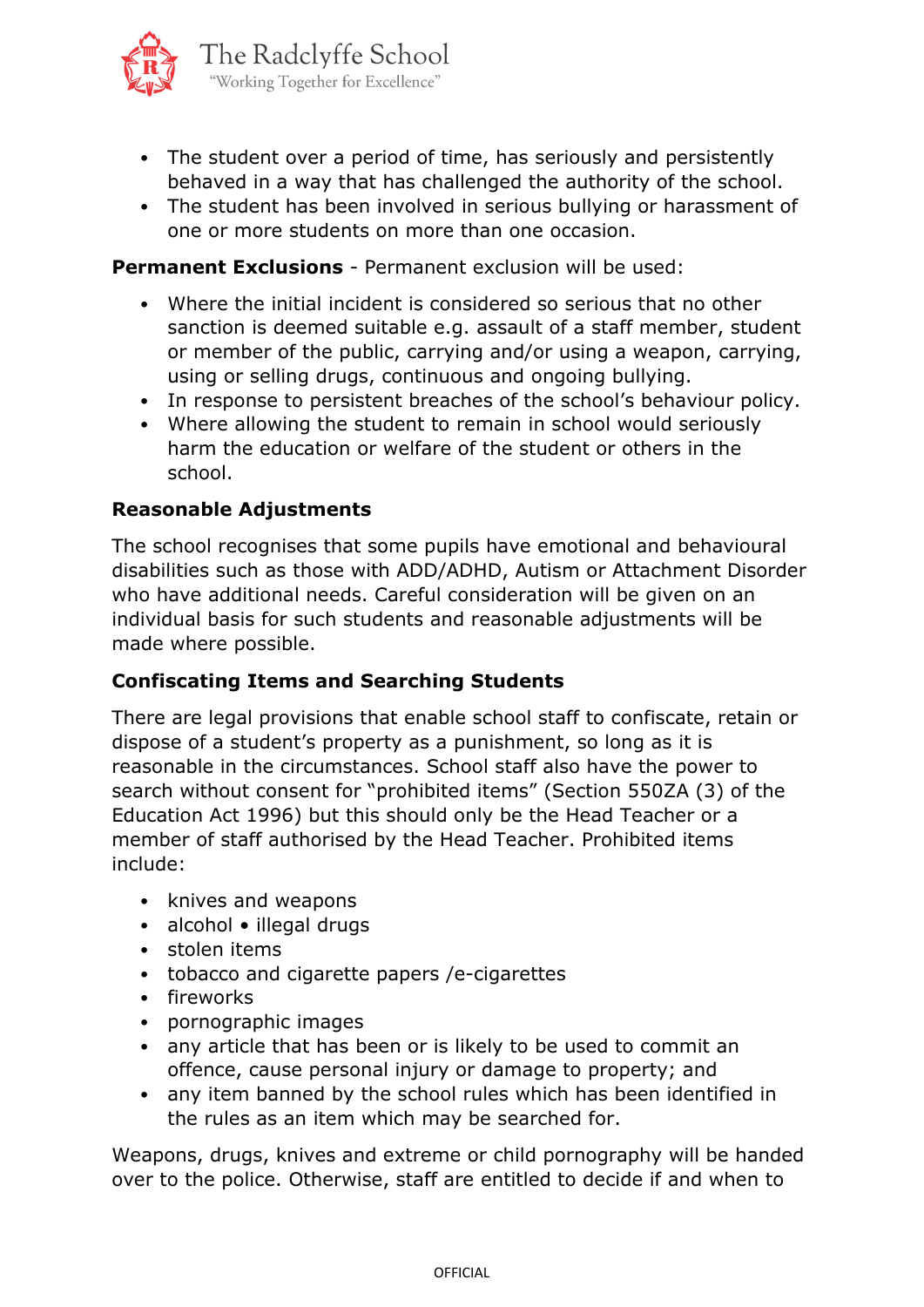

return a confiscated item. In addition, the Head Teacher and authorised staff can use such force as is reasonable given the circumstances to conduct a search for "prohibited items".

The Radclyffe School will use this power to search students and to use reasonable force if absolutely necessary in the circumstances. However, force will not be used to search for items banned under the school's own rules but not listed above. Where a search is undertaken without the consent of the student this will, where possible, be undertaken by a member of staff of the same sex as the student and with a witness who is also the same sex. In order for such a search to be undertaken the school must be satisfied that there are reasonable grounds for suspicion. A student that refuses to co-operate with a search will be treated as any other student who refuses to comply with the school discipline policy and a sanction will be imposed.

#### **Mobile Phone and Earphones Protocol**

Mobile phones and music players can cause some difficulty and disruption both in lessons and around the school. To this end, we expect mobile phones and media players to be switched off and out of sight during the school day. We also expect earphones to be out of sight. If students are seen with mobile phones or headphones, the items will be confiscated and kept safe. Any student who has had any items confiscated will not get them back until a parent/carer has been in to school to collect them. A central log is kept.

#### **Students Conduct off the School Site**

The law allows schools to discipline students for misbehaving outside of the school premises "to such an extent as is reasonable" (Section 90 of the Education and Inspections Act 2006). Non-criminal unacceptable behaviour or bullying that occurs outside of school premises but which is witnessed by a staff member or reported to the school will be considered by the school under the Behaviour Policy. Sanctions may be imposed for unacceptable behaviour or bullying outside of the school site, when a student is:

- taking part in a school-organised or school-related activity.
- travelling to or from school.
- wearing school uniform.
- in some other way identifiable as a student of The Radclyffe School.

Also, sanctions may be imposed for misbehaviour at any time, whether or not the conditions above apply, that: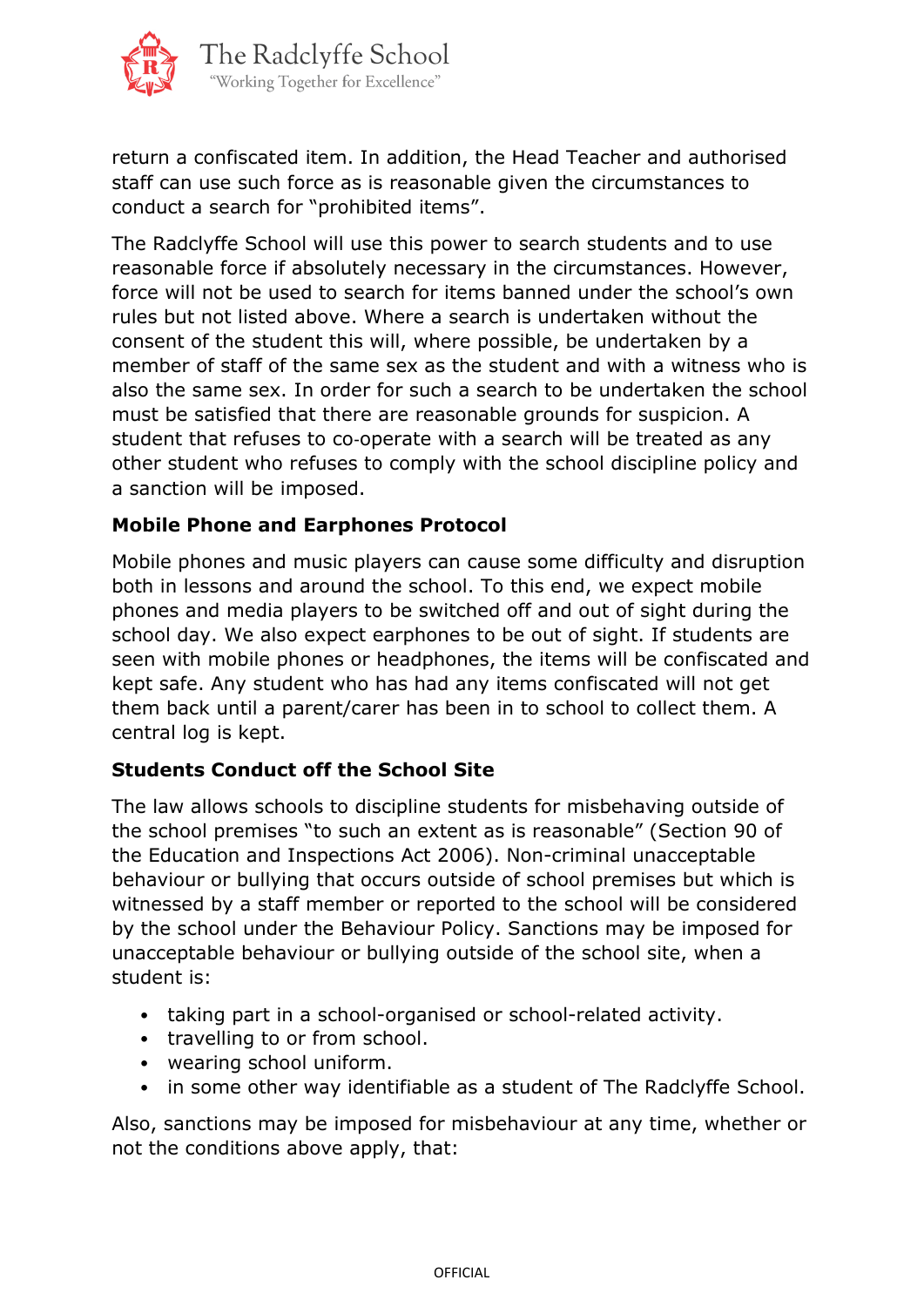

- could have repercussions for the orderly running of the school.
- poses a threat to another student or member of the public.
- could adversely affect the reputation of the school.

### **Dealing with Bullying**

As a school we are opposed to all forms of bullying and will work rigorously to ensure that all incidents of bullying reported to us are fully recorded and investigated. Sanctions will be taken against students who are found to have bullied other students. This process is more fully detailed in The Radclyffe School, Anti-Bullying Policy. Moreover, as a school we believe passionately that we have a responsibility to build a climate and ethos that encourages our students to respect each other, understand diversity and difference and to lead the way in developing positive relationships and support for each other.

#### **What is Reasonable Force?**

1) The term 'reasonable force' covers the broad range of actions used by most teachers at some point in their career that involve a degree of physical contact with students.

2) Force is usually used either to control or restrain. This can range from guiding a student to safety by the arm through to more extreme circumstances such as breaking up a fight or where a student needs to be restrained to prevent violence or injury.

3) 'Reasonable in the circumstances' means using no more force than is needed.

4) As mentioned above, schools generally use force to control students and to restrain them. Control means either passive physical contact, such as standing between students or blocking a student's path, or active physical contact such as leading a student by the arm out of a classroom.

5) Restraint means to hold back physically or to bring a student under control. It is typically used in more extreme circumstances, for example when two students are fighting and refuse to separate without physical intervention.

6) School staff should always try to avoid acting in a way that might cause injury, but in extreme cases it may not always be possible to avoid injuring the student.

#### **Who can us Reasonable Force?**

1) All members of The Radclyffe School staff have a legal power to use reasonable force.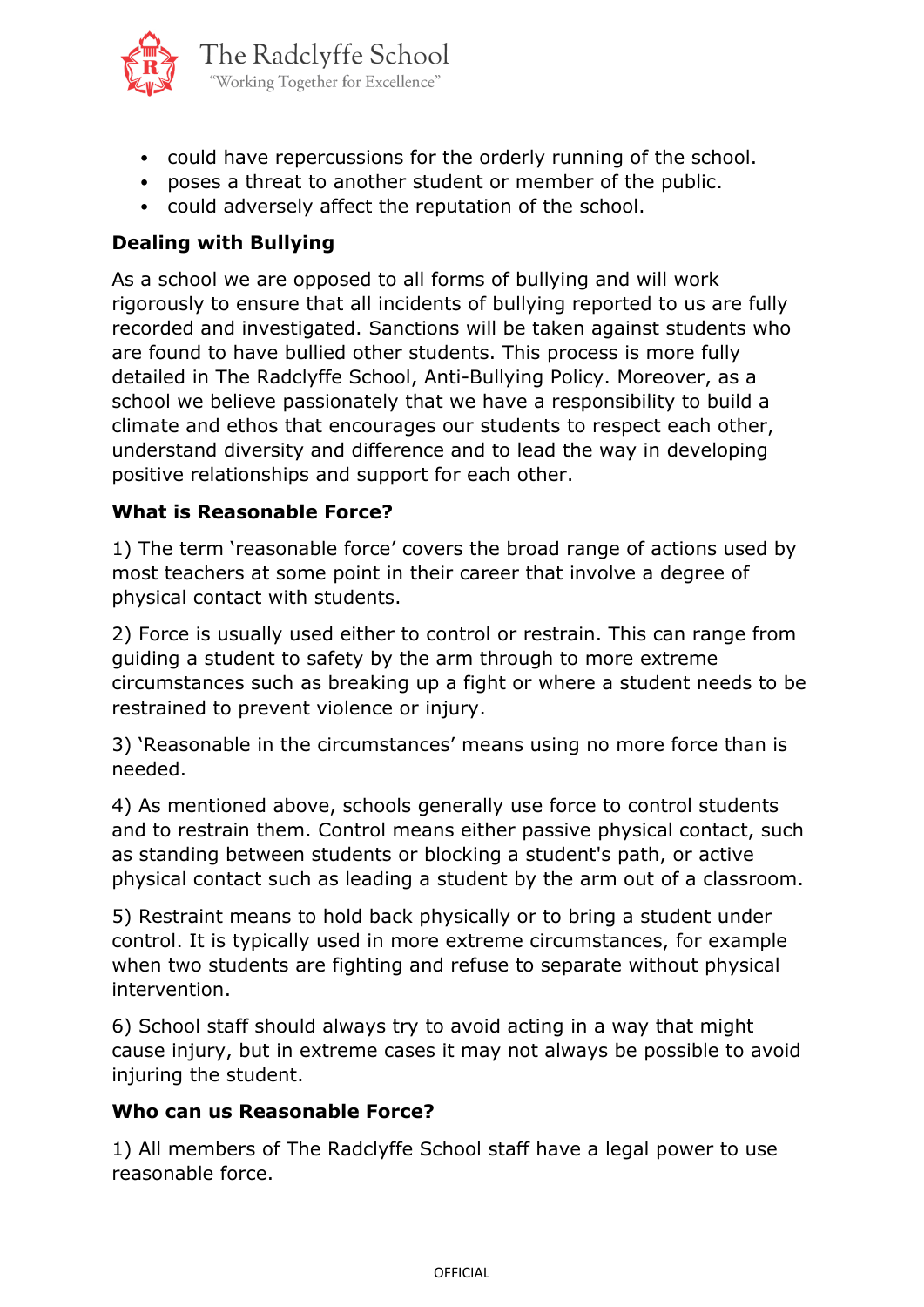

2) This power applies to any member of staff at the school. It can also apply to people whom the Head Teacher has temporarily put in charge of students such as unpaid volunteers or parents accompanying students on a school organised visit.

### **When can Reasonable Force Be Used?**

1) Reasonable force can be used to prevent students from hurting themselves or others, from damaging property or from causing disorder.

2) In our school, force is used for two main purposes – to control students or to restrain them.

3) The decision on whether or not to physically intervene is down to the professional judgement of the staff member concerned and should always depend on the individual circumstances.

In our school we will use reasonable force to:

- remove a disruptive student from the classroom where they have refused to follow an instruction to leave;
- prevent a student behaving in a way that disrupts a school event or a school trip or visit;
- prevent a student leaving the classroom where allowing the student to leave would risk their safety.
- prevent a student from attacking a member of staff or another student, or to stop a fight in the playground; and restrain a student at risk of harming themselves through physical outburst.

Reasonable adjustments will be made for disabled students or students with SEND needs.

### **How do we Apply Sanctions? (Appendix 4)**

When applying a sanction, we DO NOT have a **one size fits all method**. it is important that all decisions are made **reflectively and not reactively.** To do this we need to look at the whole picture i.e. previous behaviour, needs of the student, where they are on the graduated response and in some cases DFEE guidelines, what sanctions they have previously incurred and did the sanction work. All sanctions will be reported and communicated with the appropriate member of staff.

We also need to consider:

- the student's ACE score
- and making responsible adjustments depending on any SEND needs.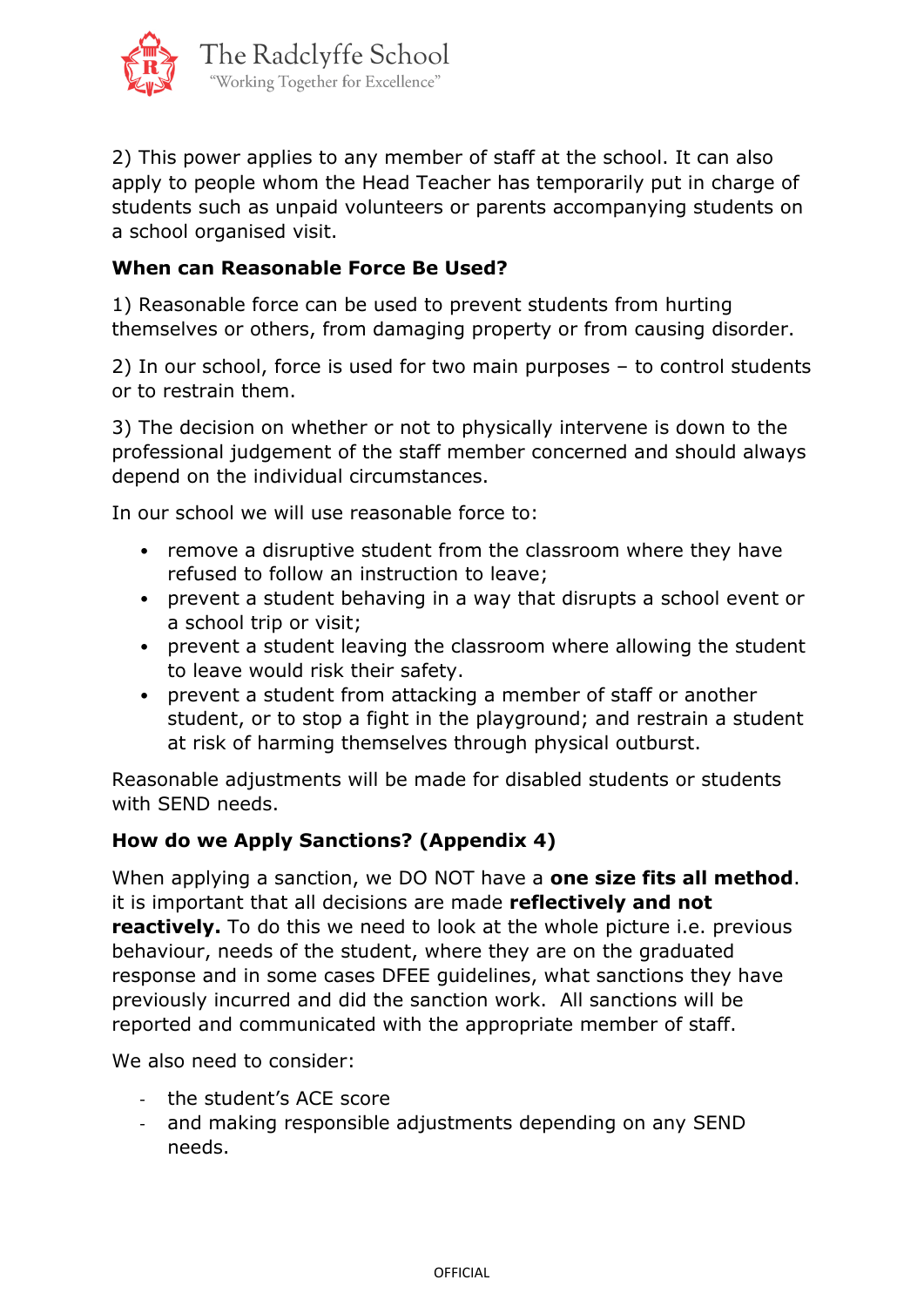

In order to apply a consistent approach, the following documentation can be used as a GUIDELINE for the use of potential sanctions. Please note that the "What Could Happen" column, contains a list of suggested sanctions, however the way they are presented is not necessarily the order it which they should be applied as individual circumstances need to be considered.

Where appropriate a repair meeting will always take place between students and/or staff and students, using the restorative approach.

#### **Student Support Systems and Graduated Response**

Behaviour data is used as a proactive tool to reward and monitor individual behaviour. Any issues/concerns that are highlighted are discussed at pastoral support meetings and clear plans put in place as required. We have a clear 4 level graduated response for both support and consequences for our students.

| Level 1                             | Level 2                         | Level 3                          | Level 4                       |
|-------------------------------------|---------------------------------|----------------------------------|-------------------------------|
| <b>First Quality</b><br>Teaching    | <b>Behaviour Contract</b>       | <b>SLMT Report</b>               | Youth Offending<br>Team (YOT) |
| <b>School Health</b><br>Advisor     | Year Manager<br>Report          | Pastoral Support<br>Plan         | Managed Move                  |
| Boys group                          | <b>Focus Groups</b>             | <b>SLMT</b> isolation            | Child in Need (CIN)           |
| <b>Mental Health</b><br>Ambassadors | Round Robin                     | <b>Fixed Term</b><br>Exclusion   | Child Protection              |
| <b>Primary Transition</b>           | Parental meeting<br><b>SLMT</b> | <b>EHCP</b>                      | <b>CAMHS</b>                  |
| Department Report                   | Counselling and<br>Supervision  | <b>SLC</b>                       | Permanent<br>Exclusion        |
| PLG support                         | Nurture Group                   | Mind                             | The ROC                       |
| Parental Meetings                   | Supported Study                 | Kooth.com                        | Early Help                    |
| <b>Education Welfare</b>            | Foundation<br>Learning Groups   | Educational<br>Psychology        | Phoenix Team                  |
| Learning mentors                    | Supported meet<br>and greet     | QEST                             | Children's Social<br>Care     |
| <b>Hub Access</b>                   | Family Support<br>Worker        | <b>SMS</b>                       | Adolescent Support<br>Unit    |
| Peer Mentors                        | Lego Therapy                    | Latic Zone                       | Lucy Faithful<br>Foundation   |
|                                     | <b>Think Bricks</b>             | Saddleworth<br>Environmentalists | SARC (St Mary's)              |
|                                     | Toe-by-Toe                      | Oasis                            | Positive Steps                |
|                                     | Turn the Page                   | <b>Brook</b>                     | <b>Healthy Young</b><br>Minds |
|                                     | Wellbeing<br>Ambassadors        |                                  |                               |
|                                     | COSMO                           |                                  |                               |
|                                     | <b>Turning Point</b>            |                                  |                               |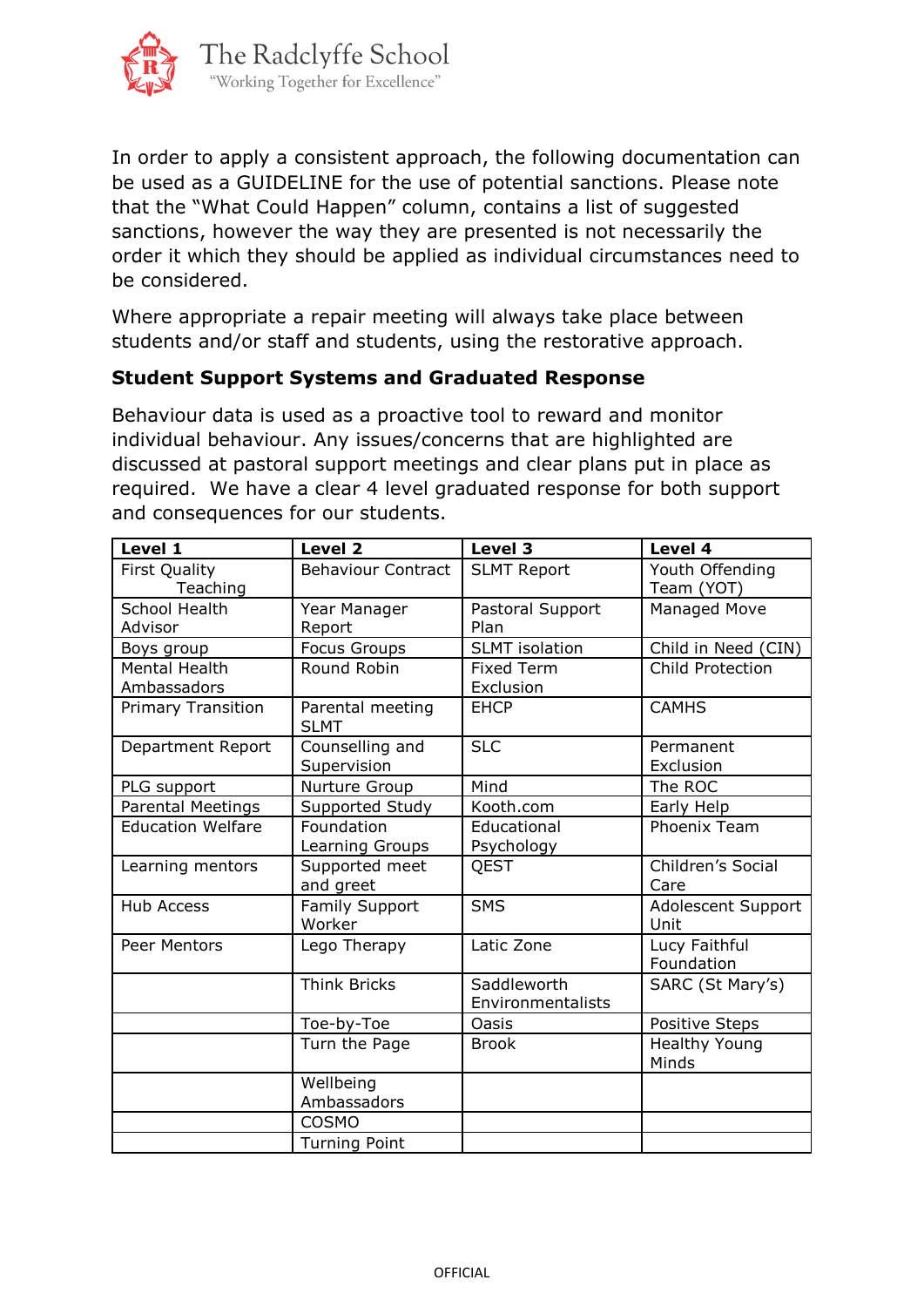

## **Recording Behaviour Incidents**

All behaviour incidents are recorded on Cloud School which allows the school to be proactive when dealing with these types of issues. Even if an incident has been dealt with it must be recorded on Cloud School. This will allow the pastoral team to build a picture of each student's behaviour and provide support and sanctions as appropriate.

Each evening a behaviour report will be run to ensure all incidents have been dealt with on an individual basis.

Behaviour trackers are produced for the whole school so that we can monitor each student's behaviour on a weekly basis. We can check for patterns and relationships with individual teachers. The trackers are colour coded to show when types of student behaviour are on the increase/decline and will also allow us to record at which point of the graduated response each individual student is at. It will also highlight triggers e.g. parent/carers meeting, report, PSP, teacher/parent meeting.

The trackers also allow the pastoral team to raise concerns with curriculum leaders regarding specific students and teachers and report on the exit and call out data that will be sent to faculty leaders on a weekly basis. It will also highlight students who are persistently receiving warnings in class.

In order for us to support our students a number of reports will be produced to support staff in their decision making.

- Weekly whole school tracker and the graduated response,
- Weekly SLMT On Call report.
- Individual faculties reports,

The above are all discussed at the appropriate meetings and monitored by the Deputy Headteacher responsible for behaviour.